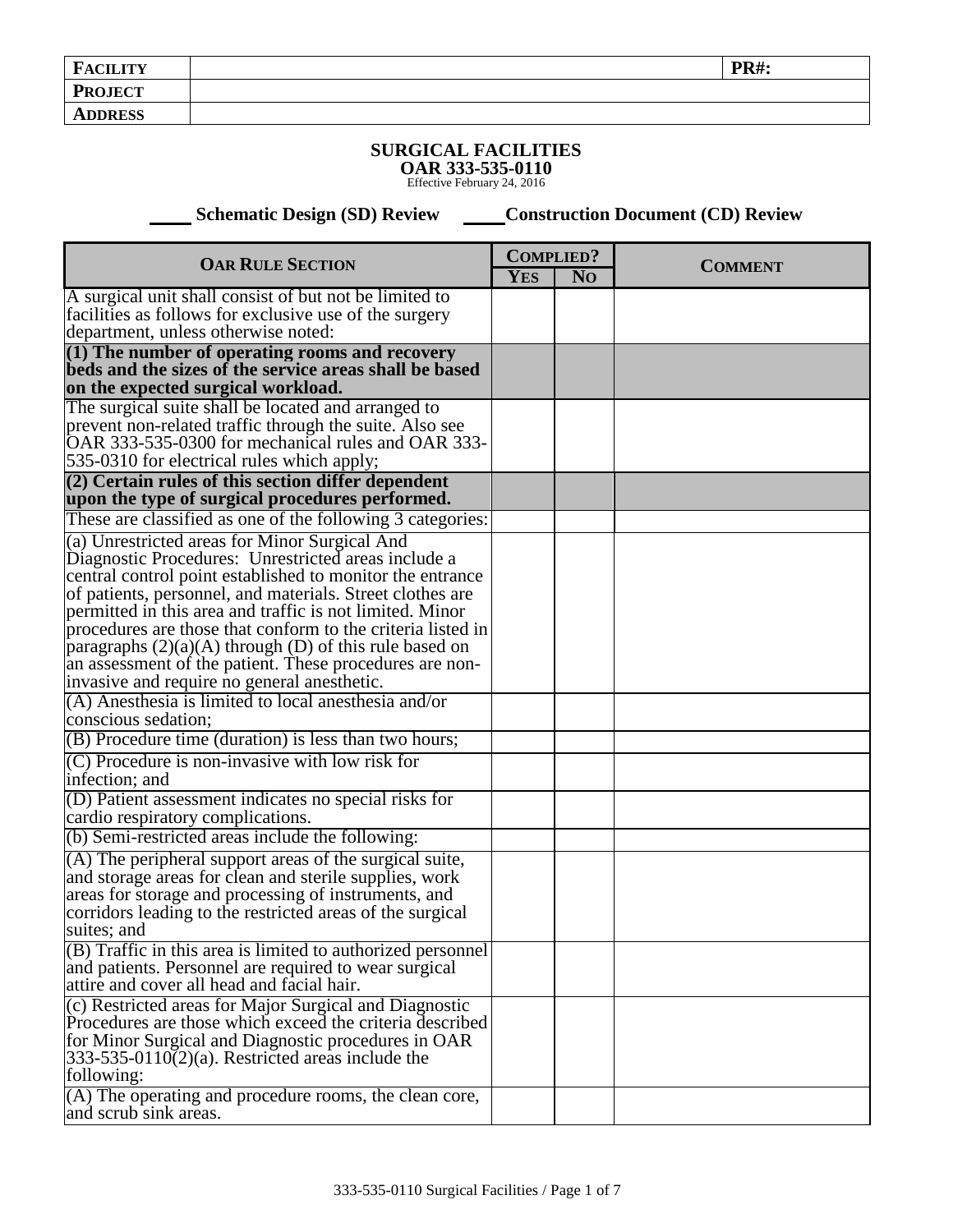| <b>OAR RULE SECTION</b>                                                                                                                                                                                                                                                                                                                                                                                                                                                                                                                                                     |            | <b>COMPLIED?</b> | <b>COMMENT</b> |
|-----------------------------------------------------------------------------------------------------------------------------------------------------------------------------------------------------------------------------------------------------------------------------------------------------------------------------------------------------------------------------------------------------------------------------------------------------------------------------------------------------------------------------------------------------------------------------|------------|------------------|----------------|
|                                                                                                                                                                                                                                                                                                                                                                                                                                                                                                                                                                             | <b>YES</b> | N <sub>O</sub>   |                |
| $($ B) Where surgical attire, hair coverings, and masks are<br>required due to the presence of open sterile supplies,<br>scrubbed people or similar circumstances.                                                                                                                                                                                                                                                                                                                                                                                                          |            |                  |                |
| (3) Operating Rooms:                                                                                                                                                                                                                                                                                                                                                                                                                                                                                                                                                        |            |                  |                |
| (a) One or more operating rooms shall be provided.<br>Each operating room shall provide a system for<br>emergency communication with the surgical control<br>station which can be operated without the use of the<br>hands, but which is not foot operated. No plumbing<br>fixtures or open drains shall be provided in operating<br>rooms except as stipulated in subsection $(3)(d)$ . Each<br>operating room shall have a minimum clear area as<br>follows:                                                                                                              |            |                  |                |
| (A) Existing operating rooms shall have not less than<br>360 square feet exclusive of fixed cabinets and built-in<br>shelves. The minimum dimension shall be 18 feet<br>between fixed cabinets and built-in shelves. At least one<br>image reader shall also be provided.                                                                                                                                                                                                                                                                                                   |            |                  |                |
| (B) In new construction, operating rooms shall have a<br>minimum clear area of 400 square feet exclusive of<br>fixed or wall-mounted cabinets and built-in shelves,<br>with a minimum of 20 feet clear dimension between<br>fixed cabinets and built-in shelves. At least one image<br>readers shall also be provided.                                                                                                                                                                                                                                                      |            |                  |                |
| (b) Operating room(s) for orthopedic surgery, when<br>provided, shall in addition to meeting subsection (a) of<br>this section, have enclosed storage space for splints and<br>traction equipment. Storage may be outside the<br>operating room but must be located for convenient<br>access. If plaster of paris is used for cast work, also<br>provide a plaster sink outside the operating room, but<br>within the operating suite.                                                                                                                                      |            |                  |                |
| (c) Operating rooms for cardiovascular surgery, when<br>provided, shall provide appropriate plumbing<br>connections in both the cardiovascular operating room<br>and pump room and shall in addition to meeting<br>subsection (a) of this section, provide a minimum clear<br>area as follows:                                                                                                                                                                                                                                                                              |            |                  |                |
| $(A)$ Existing facilities shall have not less than 400<br>square feet exclusive of fixed cabinets and built-in<br>shelves with a minimum of 20 feet clear dimension<br>between fixed cabinets and built-in shelves; and                                                                                                                                                                                                                                                                                                                                                     |            |                  |                |
| (B) In new construction, rooms for cardiovascular,<br>orthopedic, neurological, and other special procedures<br>or combination of procedures such as cardiac<br>catherization lab and surgery that require additional<br>personnel and/or large equipment shall have, in addition<br>to the above requirements for general operating rooms, a<br>minimum clear area of 600 square feet with a minimum<br>room dimension of 20 feet clear dimension exclusive of<br>fixed or wall-mounted cabinets and built-in shelves.<br>(d) Operating rooms for surgical cystoscopic and |            |                  |                |
| surgical endoscopic procedures and operating rooms<br>dedicated to eye surgery, when provided, shall meet<br>requirements of subsection (a) of this section, but clear<br>area of the room shall be as follows:                                                                                                                                                                                                                                                                                                                                                             |            |                  |                |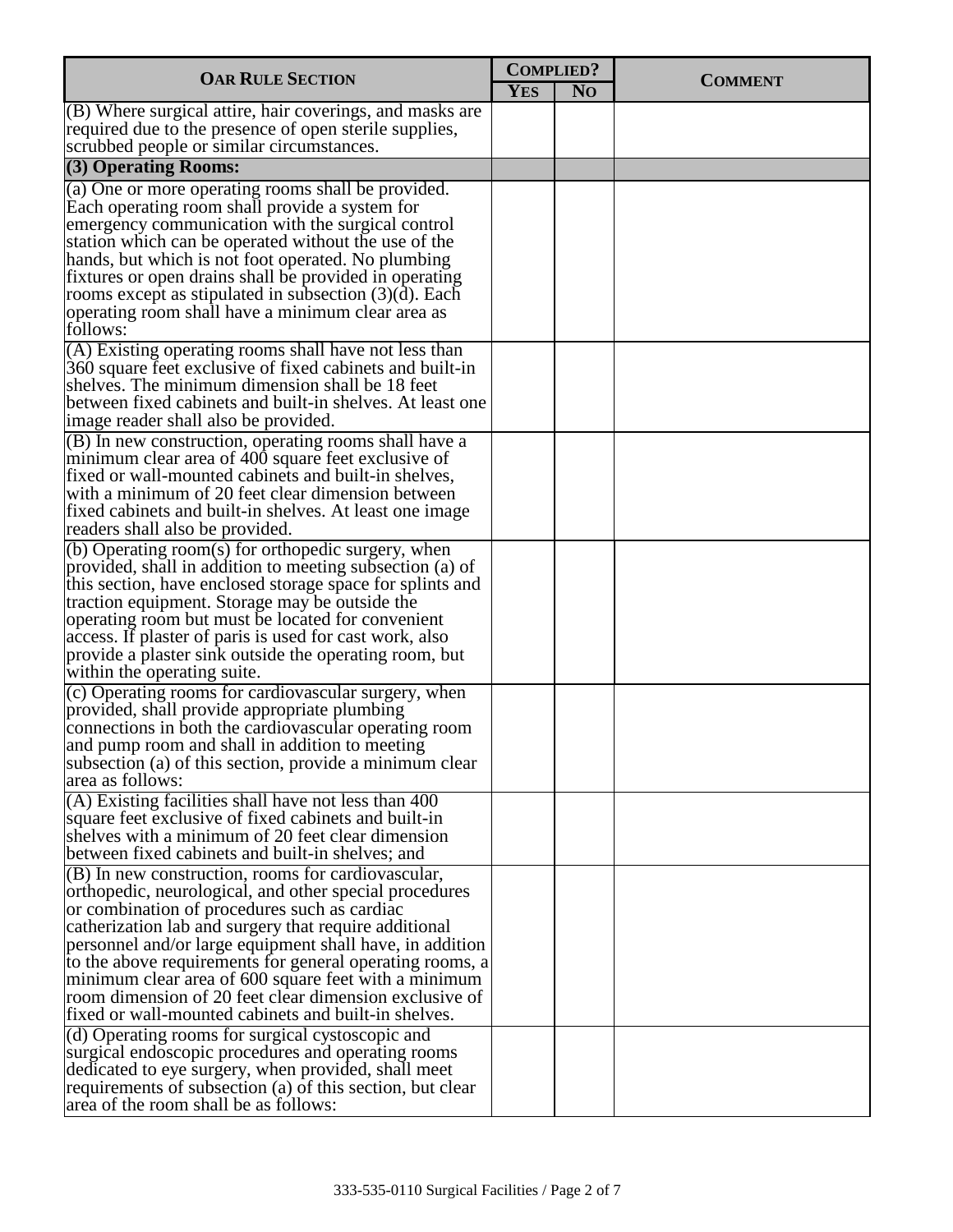| <b>OAR RULE SECTION</b>                                                                                                                                                                                                                                                                                                                                                                   |            | <b>COMPLIED?</b> | <b>COMMENT</b> |
|-------------------------------------------------------------------------------------------------------------------------------------------------------------------------------------------------------------------------------------------------------------------------------------------------------------------------------------------------------------------------------------------|------------|------------------|----------------|
|                                                                                                                                                                                                                                                                                                                                                                                           | <b>YES</b> | N <sub>O</sub>   |                |
| $(A)$ Existing facilities shall have not less than a<br>minimum of 250 square feet exclusive of fixed cabinets<br>and built-in shelves.                                                                                                                                                                                                                                                   |            |                  |                |
| $(B)$ In new construction, rooms for surgical cystoscopic<br>and other endourologic procedures shall have a<br>minimum clear area of 350 square feet exclusive of<br>fixed or wall-mounted cabinets and built-in shelves,                                                                                                                                                                 |            |                  |                |
| with a minimum of 15 feet clear dimension between<br>fixed cabinets and built-in shelves. If cystoscopy rooms<br>are used for procedures other than cystoscopy,<br>provisions must be made to allow cleaning and sealing<br>of any floor drains, and such procedures must be                                                                                                              |            |                  |                |
| included in the hospital's written infection control<br>policy.                                                                                                                                                                                                                                                                                                                           |            |                  |                |
| (e) Operating rooms for minor surgical procedures, as<br>defined in section $(2)$ of this rule, shall meet<br>requirements of subsection (a) of this section, except                                                                                                                                                                                                                      |            |                  |                |
| that clear area of the room shall be a minimum of $200$<br>square feet exclusive of fixed cabinets and built-in<br>shelves and minimum dimensions do not apply. Film<br>illuminators are required only if procedures involve the<br>use of X-rays.                                                                                                                                        |            |                  |                |
| $(f)$ Despite requirements under subsections (a) through<br>(e) of this section, needs for some procedures may<br>require additional clear operating room space, and<br>special plumbing and mechanical features. Such<br>specialized operating rooms are not addressed by<br>subsections (a) through (e) of this section, and are the<br>responsibility of the hospital and their design |            |                  |                |
| consultants.                                                                                                                                                                                                                                                                                                                                                                              |            |                  |                |
| (4) Service Areas:                                                                                                                                                                                                                                                                                                                                                                        |            |                  |                |
| Services, except the enclosed soiled utility room<br>mentioned in subsection (f) of this section and the<br>housekeeping closet in subsection (q) of this section<br>may be shared with obstetrical facilities if the<br>Functional Program and project design reflect this                                                                                                               |            |                  |                |
| concept. Service areas, when shared with delivery<br>rooms, shall be arranged to avoid the need for patients<br>or staff to pass between the operating room and the<br>delivery room areas. (See also obstetrical rules under<br>OAR 333-535-0120.) The following services shall be                                                                                                       |            |                  |                |
| provided:                                                                                                                                                                                                                                                                                                                                                                                 |            |                  |                |
| (a) Control station located to permit visual observation<br>of all traffic into and within the suite;                                                                                                                                                                                                                                                                                     |            |                  |                |
| (b) Administrative and administrative support space in<br>accord with the hospital's program needs;                                                                                                                                                                                                                                                                                       |            |                  |                |
| $(c)$ Sterilizing facility(ies) with high speed autoclave(s)<br>for emergency use. Other facilities for processing and<br>sterilizing reusable instruments, etc., may be located in<br>another hospital department such as Central Services.                                                                                                                                              |            |                  |                |
| Immediate access to sterilizing facilities is not required<br>where only disposable supplies, instruments and<br>equipment are used. Sterilization equipment shall                                                                                                                                                                                                                        |            |                  |                |
| conform to the Oregon Boiler and Pressure Vessel<br>Specialty Code, OAR 480.525(1)(e);                                                                                                                                                                                                                                                                                                    |            |                  |                |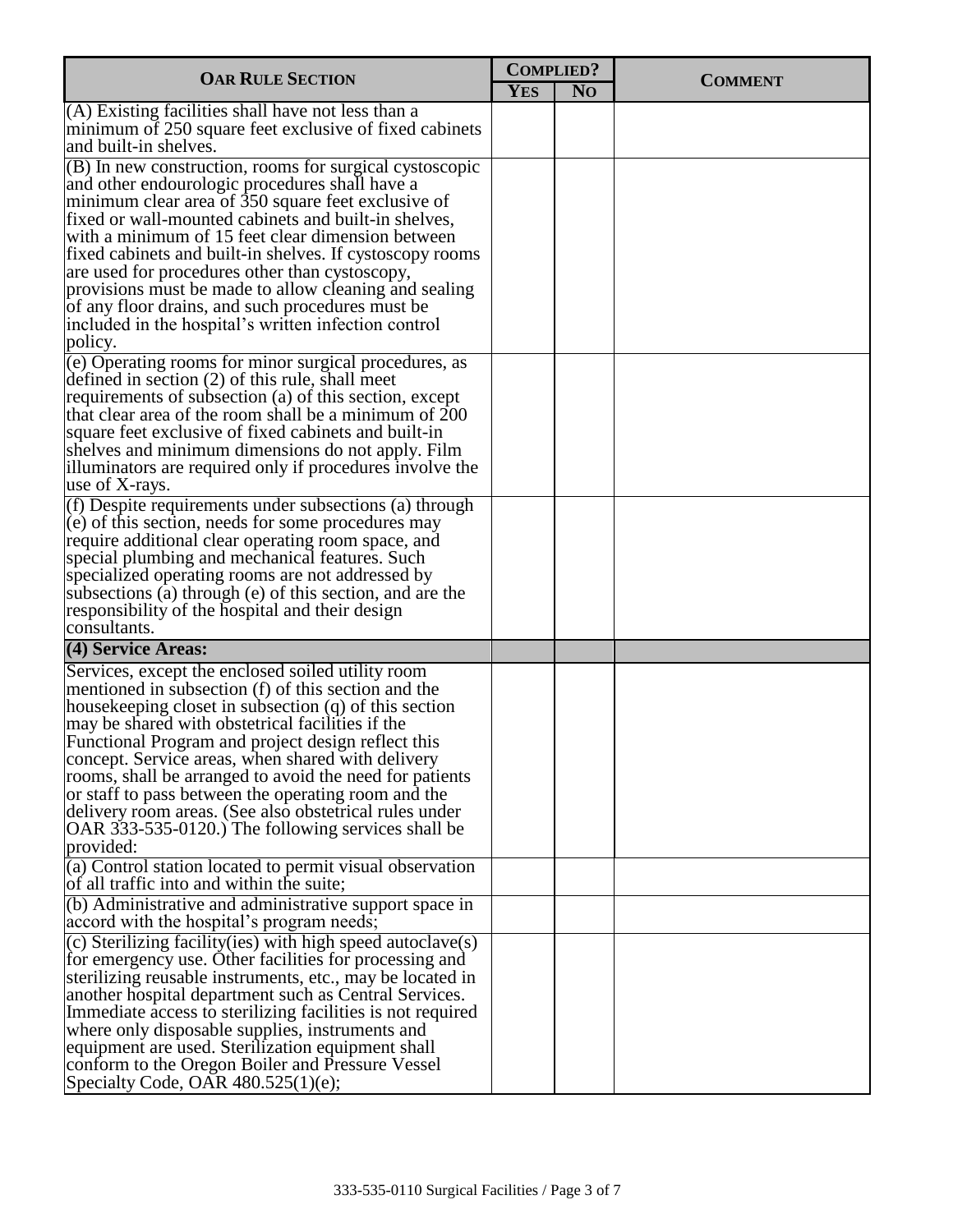| <b>OAR RULE SECTION</b>                                                                                                                                                                                                                                                                                                                                                                                                                                                                                                                                                                                                                                                                                                                                                                                                                                                                              |            | <b>COMPLIED?</b> | <b>COMMENT</b> |
|------------------------------------------------------------------------------------------------------------------------------------------------------------------------------------------------------------------------------------------------------------------------------------------------------------------------------------------------------------------------------------------------------------------------------------------------------------------------------------------------------------------------------------------------------------------------------------------------------------------------------------------------------------------------------------------------------------------------------------------------------------------------------------------------------------------------------------------------------------------------------------------------------|------------|------------------|----------------|
|                                                                                                                                                                                                                                                                                                                                                                                                                                                                                                                                                                                                                                                                                                                                                                                                                                                                                                      | <b>YES</b> | N <sub>O</sub>   |                |
| (d) Medication storage and distribution facilities.<br>Provisions shall be made for storage and preparation of<br>medications administered to patients. A refrigerator and<br>storage system meeting the requirements of Oregon<br>Board of Pharmacy rules, OAR Chapter 855, Division 1<br>shall be provided. A hand-washing station shall be<br>provided in or accessible to each area or room;                                                                                                                                                                                                                                                                                                                                                                                                                                                                                                     |            |                  |                |
| (e) Scrub facilities. For major surgical procedures, 2<br>scrub facilities shall be provided near the entrance to<br>each operating room. 2 scrub positions may serve 2<br>operating rooms if both are located adjacent to the<br>entrance of each operating room. For minor surgical<br>procedures, a scrub sink or a hand-washing station shall<br>be provided in or accessible to each room. This sink<br>shall be equipped with fittings usable without the use of<br>the hands;                                                                                                                                                                                                                                                                                                                                                                                                                 |            |                  |                |
| (f) Soiled utility room. An enclosed soiled utility room<br>for the exclusive use of the surgical suite staff or soiled<br>holding room that is part of a system within the building<br>for the collection and disposal of soiled material shall be<br>provided. The soiled utility room shall contain a clinical<br>sink or equivalent flushing type fixture, work counter,<br>sink equipped for hand-washing, waste receptacle, and<br>linen receptacle. When a soiled holding room is used,<br>the clinical sink and work counter may be omitted from<br>that room. (Also see subsection $(g)$ of this section for<br>fluid waste disposal facilities.) Soiled utility or holding<br>areas shall not have direct connection with operating<br>rooms or other sterile activities. The maximum travel<br>distance to soiled utility or holding rooms shall be not<br>more than 6 rooms or 180 feet; |            |                  |                |
| (g) Fluid waste disposal facilities. These shall be located<br>convenient to, but not connected with, the operating<br>rooms. A clinical sink or equivalent equipment in a<br>soiled utility room or in a soiled holding room would<br>meet this standard if convenient for use. When the<br>surgical program does not include procedures with<br>substantial liquid or solid wastes (e.g. minor eye<br>surgery), a clinical sink is not required;                                                                                                                                                                                                                                                                                                                                                                                                                                                   |            |                  |                |
| (h) Clean utility room or a clean supply. A clean utility<br>room is required when clean materials are assembled<br>within the surgical suite prior to use. A clean utility<br>room shall contain work counter, a hand-washing<br>station, and space for clean and sterile supplies. If the<br>Functional Program defines a system for the storage and<br>distribution of clean and sterile supplies in a clean<br>supply room, the counter and sink may be omitted. The<br>clean workroom or supply room may be shared with the<br>delivery suite when provisions for joint use are included<br>in the hospital's infection control policy and<br>arrangement allows for direct access from both surgery<br>and delivery suites. (See also obstetrical rules under<br>OAR $333 - 535 - 0120$ .);                                                                                                    |            |                  |                |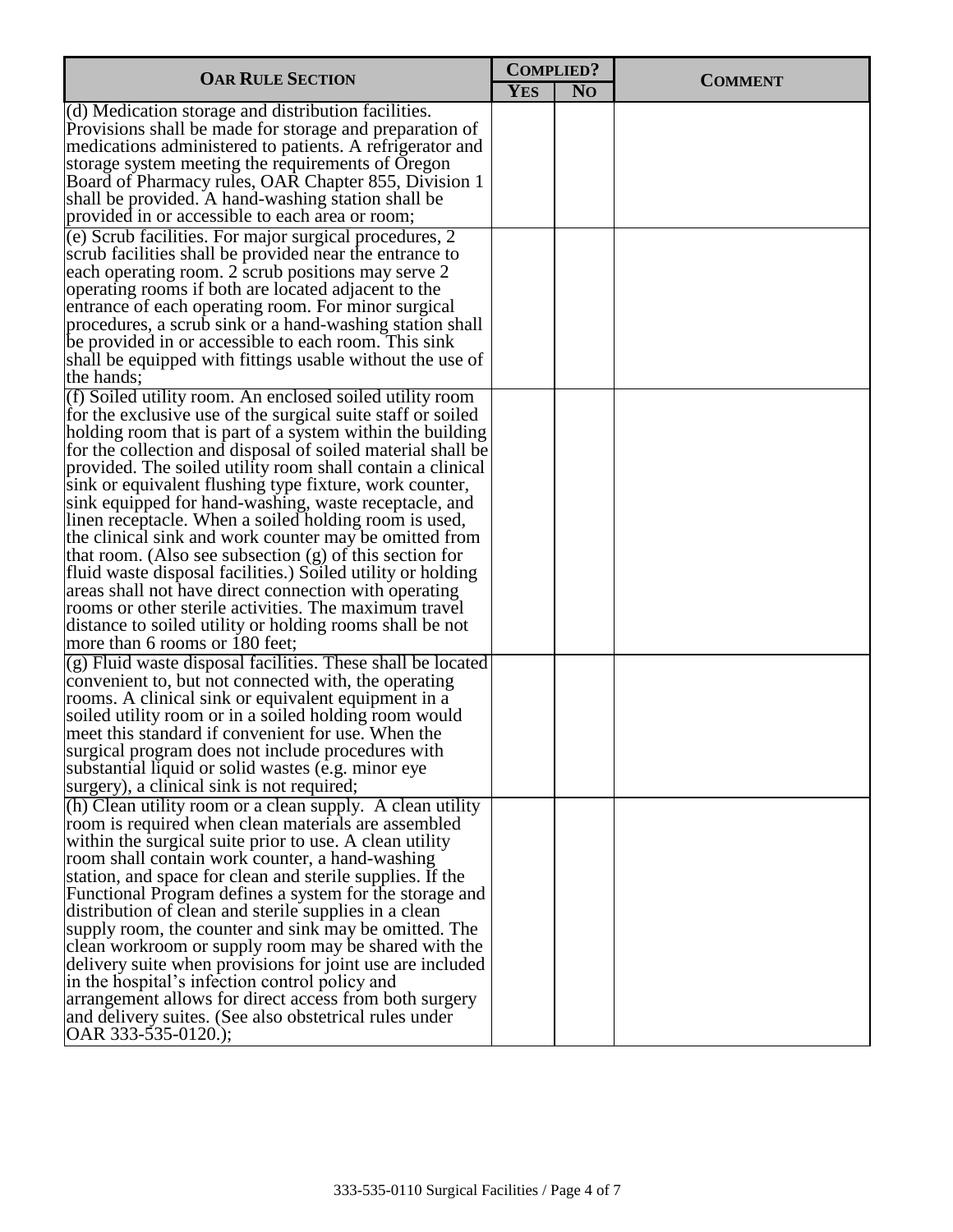| <b>OAR RULE SECTION</b>                                                                                                                                                                                                                                                                                                                                                                                                                                                                                                                                                                                                                                                    |            | <b>COMPLIED?</b> | <b>COMMENT</b> |
|----------------------------------------------------------------------------------------------------------------------------------------------------------------------------------------------------------------------------------------------------------------------------------------------------------------------------------------------------------------------------------------------------------------------------------------------------------------------------------------------------------------------------------------------------------------------------------------------------------------------------------------------------------------------------|------------|------------------|----------------|
|                                                                                                                                                                                                                                                                                                                                                                                                                                                                                                                                                                                                                                                                            | <b>YES</b> | N <sub>O</sub>   |                |
| (i) Medical gas storage facilities. Storage of bulk<br>medical gases shall be provided outside or inside the<br>facility. Provisions shall be made for additional separate<br>storage of reserve gas cylinders to complete at least one<br>day's procedures. Storage facilities shall be in<br>compliance with National Fire Protection Association<br>(NFPA) 99;                                                                                                                                                                                                                                                                                                          |            |                  |                |
| $(i)$ Anesthesia workroom. Inhalation anesthesia<br>workroom for cleaning, testing, and storing anesthesia<br>equipment shall contain a work counter and sink.<br>Provisions shall be made for separated storage of clean<br>and holding of soiled items. When facilities for cleaning<br>and testing are available elsewhere in the building or the<br>surgical program does not involve substantial<br>anesthesia, a separate utility room is not required;                                                                                                                                                                                                              |            |                  |                |
| $(k)$ Anesthesia storage. Anesthesia storage facilities<br>shall be provided for anesthesia-related materials stored<br>within the surgery suite;                                                                                                                                                                                                                                                                                                                                                                                                                                                                                                                          |            |                  |                |
| $(1)$ Equipment storage room(s) for equipment and<br>supplies used in surgical suite. Ten percent of the<br>surgical suite shall be devoted to equipment storage<br>space. See OAR 333-535-0270 for storage<br>requirements;                                                                                                                                                                                                                                                                                                                                                                                                                                               |            |                  |                |
| (m) Staff clothing change areas. Appropriate areas shall<br>be provided for male and female personnel including<br>orderlies, technicians, nurses and doctors working<br>within the surgical suite. Each area shall contain lockers,<br>showers, toilets, hand-washing stations, and space for<br>donning scrub attire. In surgical suites providing general<br>an esthesia and invasive surgical procedures, these areas<br>shall be arranged to encourage a traffic pattern so that<br>personnel entering from outside the surgical suite can<br>change and move directly into the surgical suite.<br>Showers are not required in suites limited to minor<br>procedures; |            |                  |                |
| $(n)$ Pre-surgical waiting area. In facilities with 2 or more<br>operating rooms, a room or separate area shall be<br>provided to accommodate stretcher patients waiting for<br>surgery. This may be adjoining the post anesthesia<br>recovery area and be serviced by the same staff nurse<br>when feasible. The area shall be located to allow for<br>nursing supervision and emergency communications;                                                                                                                                                                                                                                                                  |            |                  |                |
| (o) Storage areas for portable equipment used in<br>surgery, such as portable X-ray unit, stretchers, fracture<br>tables, warming devices, auxiliary lamps, etc. These<br>areas shall not infringe on the width of exit corridors;                                                                                                                                                                                                                                                                                                                                                                                                                                         |            |                  |                |
| $(p)$ Lounge, toilet facilities, and dictation and report<br>preparation space for surgical staff. These facilities shall<br>be provided in hospitals having 3 or more operating<br>rooms and shall be located to permit use without leaving<br>the surgical suite. A toilet room shall be provided near<br>the recovery room(s);                                                                                                                                                                                                                                                                                                                                          |            |                  |                |
| $\overline{q}$ Housekeeping closet. A closet containing a floor<br>receptor or service sink and storage space for<br>house keeping supplies and equipment shall be provided<br>exclusively for the surgical suite;                                                                                                                                                                                                                                                                                                                                                                                                                                                         |            |                  |                |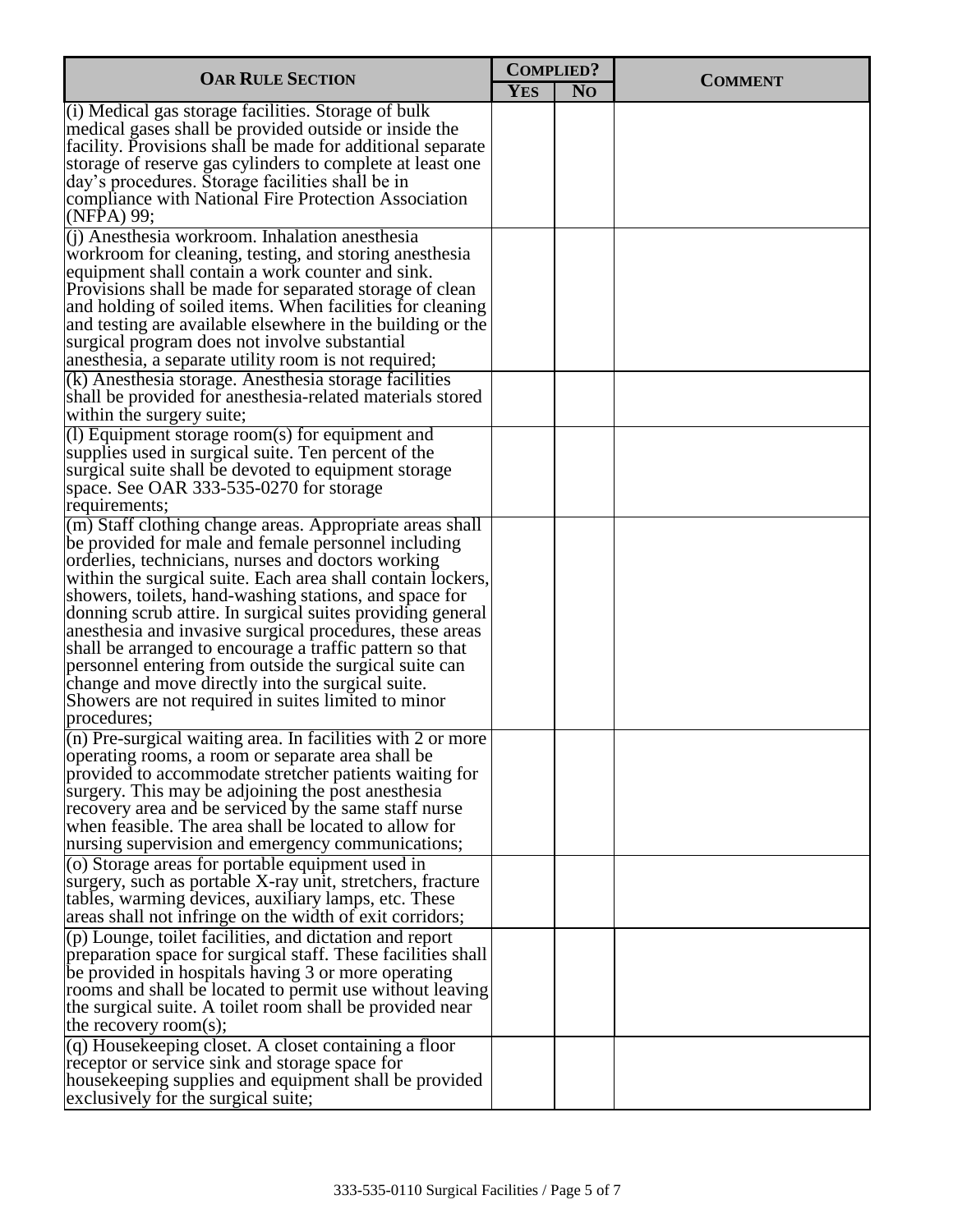| <b>OAR RULE SECTION</b>                                                                                                                                                                                                                                                                                                                                                                                                                                                                                                | <b>COMPLIED?</b> |                |                |
|------------------------------------------------------------------------------------------------------------------------------------------------------------------------------------------------------------------------------------------------------------------------------------------------------------------------------------------------------------------------------------------------------------------------------------------------------------------------------------------------------------------------|------------------|----------------|----------------|
|                                                                                                                                                                                                                                                                                                                                                                                                                                                                                                                        | <b>YES</b>       | N <sub>O</sub> | <b>COMMENT</b> |
| $(r)$ For major procedures, an area for preparation and<br>examination of frozen sections. This may be part of the<br>general laboratory if the system and procedures provide<br>immediate results that will not unnecessarily delay the<br>completion of surgery;                                                                                                                                                                                                                                                     |                  |                |                |
| (s) Ice machine to supply ice for patient use and<br>treatments;                                                                                                                                                                                                                                                                                                                                                                                                                                                       |                  |                |                |
| (t) Provisions for refrigerated blood bank storage when<br>major procedures are included; and                                                                                                                                                                                                                                                                                                                                                                                                                          |                  |                |                |
| (u) Post anesthesia care unit for major surgical<br>procedures. Each recovery unit shall be designed to<br>provide;                                                                                                                                                                                                                                                                                                                                                                                                    |                  |                |                |
| (A) A medication distribution station, hand-washing<br>stations (at a rate of 1 sink per 4 beds), nurses' station<br>with charting facilities and clinical sink. Provisions for<br>bedpan cleaning, storage space for stretchers, supplies<br>and equipment shall be closely available.                                                                                                                                                                                                                                |                  |                |                |
| (B) Clearance space of at least 5 feet between patient<br>beds and 4 feet between sides of beds and adjacent<br>walls.                                                                                                                                                                                                                                                                                                                                                                                                 |                  |                |                |
| (C) Patient privacy such as cubicle curtains.                                                                                                                                                                                                                                                                                                                                                                                                                                                                          |                  |                |                |
| (D) Provisions shall be made for isolation of infectious<br>patients, although a separate isolation room is not<br>mandated. At least 1 door to a recovery unit shall access<br>directly from the surgical suite without crossing<br>uncontrolled common hospital corridors. Separate and<br>additional recovery space may be necessary to<br>accommodate surgical outpatients, where applicable but<br>is not required.                                                                                               |                  |                |                |
| (5) Separate Hospital Licensed Outpatient Surgical<br><b>Facilities.</b>                                                                                                                                                                                                                                                                                                                                                                                                                                               |                  |                |                |
| The following additional features shall be provided<br>when an outpatient surgical facility is outside the<br>inpatient hospital building or remote from the inpatient<br>suite;                                                                                                                                                                                                                                                                                                                                       |                  |                |                |
| (a) Visual privacy shall be provided for registration,<br>preparation, examination and recovery. Audible privacy<br>shall be provided during registration;                                                                                                                                                                                                                                                                                                                                                             |                  |                |                |
| (b) Provisions shall be made for patient examination,<br>interview, testing and preparation prior to surgery;                                                                                                                                                                                                                                                                                                                                                                                                          |                  |                |                |
| (c) Outpatient surgical facilities not part of an inpatient<br>hospital structure shall meet the requirements of the<br>Oregon Structural Specialty Code and the NFPA #101<br>and $#99$ ; and                                                                                                                                                                                                                                                                                                                          |                  |                |                |
| (d) Outpatient surgery change areas. If the Functional<br>Program defines an outpatient surgery component as<br>part of the inpatient surgical suite, facilities shall be<br>provided where outpatients may change from street<br>clothing into hospital gowns and be prepared for<br>surgery. This would include facilities for waiting,<br>storage of clothing, toilets, and space for gowning.<br>Separate clothes changing areas are not required when<br>sufficient pre-operative holding cubicles are available; |                  |                |                |